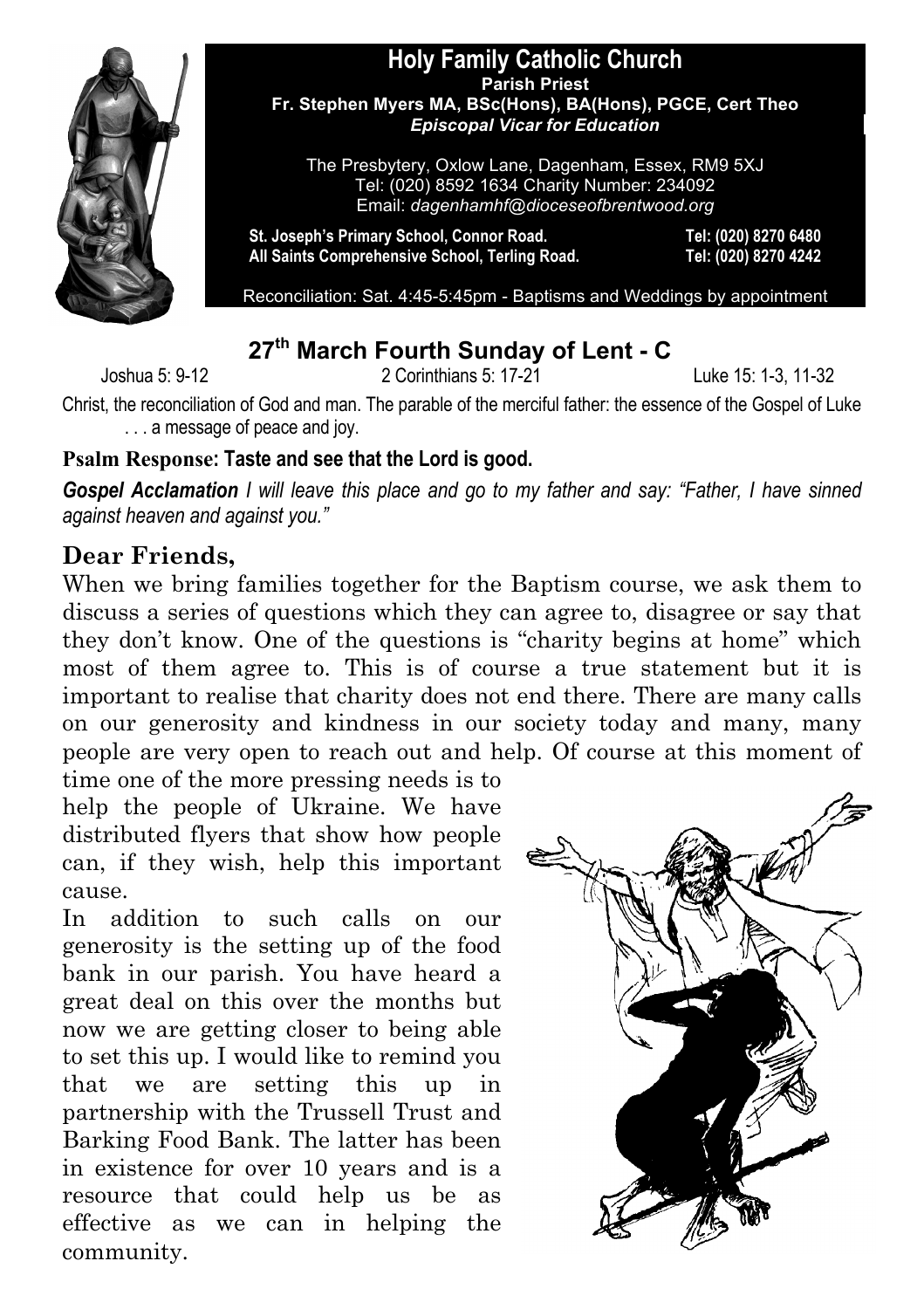There are a number of roles that are required to run the food bank. These include roles that go by the title of welcomer; sign poster; picker and runner. The idea is that people apply to fulfil these roles and receive appropriate training to be able to do so. In order for this to happen there will be descriptions of each role available in the Church and on the Parish website. When they are available I encourage people to read the descriptions and apply with the forms included for the roles that they are interested in. As far as I am concerned people are welcome to apply for more than one role. It is my sincere hope that we will have enough people coming forward to be able to establish four teams to work in the food bank. This means that on average each person will be committing themselves to two hours a month to help this much needed service.

I shared with many the motivation that I have for this opportunity to help the wider community. This comes directly from reading Matthew 25:31-46. For those who do not have an encyclopaedic knowledge of scripture it starts When the Son of Man comes in his glory, and all the angels with him, then he will sit on the throne of his glory. All the nations will be gathered before him, and he will separate people one from another as a shepherd separates the sheep from the goats. The important part of it is 'Come, you who are blessed by my Father, inherit the kingdom prepared for you from the foundation of the world. For I was hungry and you gave me something to eat; I was thirsty and you gave me something to drink; I was a stranger and you welcomed me; I was naked and you clothed me; I was ill and you took care of me; I was in prison and you came to visit me.'

I remember reading these words as a teenager, realising that I did not fulfil any one of these roles. Therefore I am truly committed to us working together to help those around us. With that in mind I call on all members of our community, young and old, to consider being part of this Christ like role. For in addition to the work in the parish help is needed in the warehouse where the donations are stored to sort them out ready for distribution. Recently some young members of our community did exactly that and were gratefully received by the workers at the warehouse.

**Yours in Christ***, Fr. Stephen*

# **3rd April Fifth Sunday of Lent - C**

Isaiah 43: 16-21 Philippians 3: 8-14 John 8: 1-11

The mercy and pardon of God through Christ, the beginning of a new life for his people: forgetting the past, and looking to the future with Christ as guide.

#### **Psalm Response: What marvels the Lord worked for us! Indeed we were glad.**

*Gospel Acclamation Seek good and not evil so that you may live, and that the Lord God of hosts may really be with you.*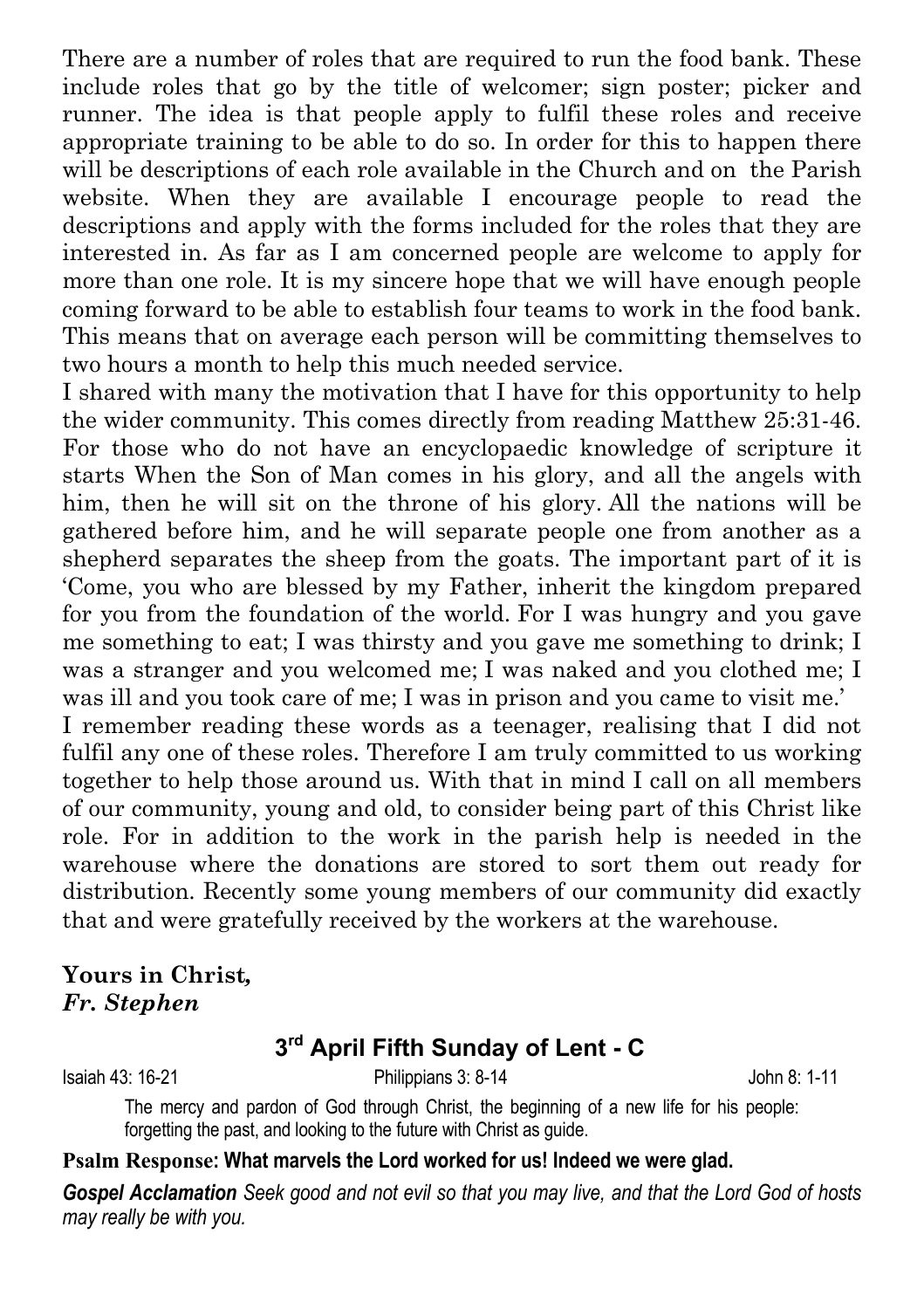### **We pray for the members of our parish community who are ill or unable to come to Mass especially:**

*Dennis O'Flaherty Gabriella Byrne*

*Fr. John McKeon Doreen Hegharty Mary Ware Oliver Ryan Danny O'Sullivan Pauline Egbunike Maureen Bushell Margaret Kiely John Connors Ibiron Ayool Myla Lebersidge Maureen Harvey Michael Harvey Mark Paton Olive Edgar Catherine Watkins Andy Gallagher Tony Leahy Mary Wallace Lucia Watson*

*May they experience the healing touch of Jesus*

# **Parish Food Bank**

Thank you to all those who have been donating food for the food bank, however we can only accept non-perishable food, i.e NOT bread or vegetables. Please continue leaving your contributions in the boxes at the back of the Church. We are looking to have plastic bags donated as well.

## **Live Mass Streaming**

All church services are live streamed. This can be accessed via http://www.holyfamilychurchdagenham.org/mass-stream/. If you are sitting towards the front of the Church you may be visible.

## **Mass Intentions**

If you would like a Mass celebrated please post your intention through the letter box or give your donation via the repository. Envelopes are available in the Church entrance.

### **Second Collection**

The next second collection will take place Easter weekend for Holy Places.

### **Volunteering in your Parish**

# **Welcomers, Readers, Ministers and Counters**

We require people who are willing to count the collection money. Also help is required at the weekend Masses for welcomers (two at each Mass) and a person who counts the parishioners in. The repository shop requires people willing to serve after each Mass. The more volunteers we get the better for all.

If you are an existing minister/reader/welcomer/counter and would like to go back on the rota please drop Fr Stephen a note letting him know which Mass you attend.

#### **Gift-aid**

The Gift aid boxes for the coming year are available at the back of the church. Please look for the envelope with your name on.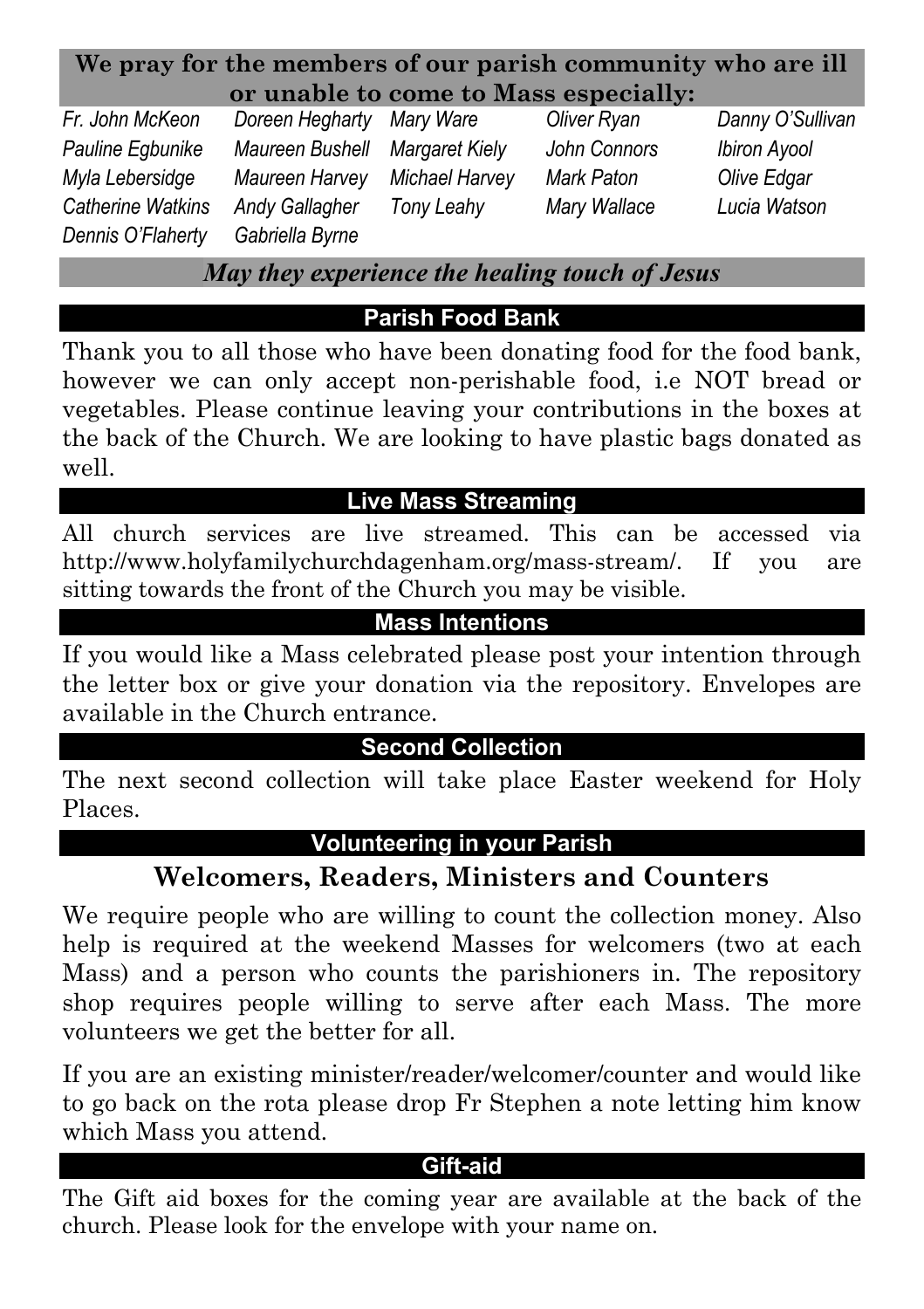### **Baptism Course**

Please see future newsletters for the next course.

### **RCIA Programme**

The next RCIA session will take place on Tuesday 5th April at 7:30pm.

### **Caliyp and First Holy Communion Programme**

The next session for 1st Holy Communion and Caliyp candidates will take place on Saturday 23rd April at 10:00am in the hall, **at the same time** there will be a meeting for parents. Mass will take place Sunday 24th April at 11:00am.

#### **Confirmation Programme**

The next Confirmation session will take place on Sat 23rd April at 2:30pm. Your Mass will take place on 23rd April at 6:00pm.

### **First Holy Communion Wear**

We have been contacted by a company for affordable clothing. If you require further information visit www.firstcommunionwear.com

### **Diocesan Pilgrimage to Walsingham 28th May 2022:**

Join Bishop Alan and other parishes around the Diocese of Brentwood in Walsingham as we celebrate the Year of the Family. We will celebrate Mass at the Basilica before walking the Holy Mile to the grounds of Walsingham Abbey to celebrate Vespers and Benediction on the site of the Holy House. If you would like to come please contact the Presbytery.

### **Donate to the parish without Giftaid-it**

| Donate £3.00 | Donate £5.00 | Donate £10.00 | Donate £20.00 |
|--------------|--------------|---------------|---------------|
|              |              |               |               |

### **Donate to the parish with Giftaid-it**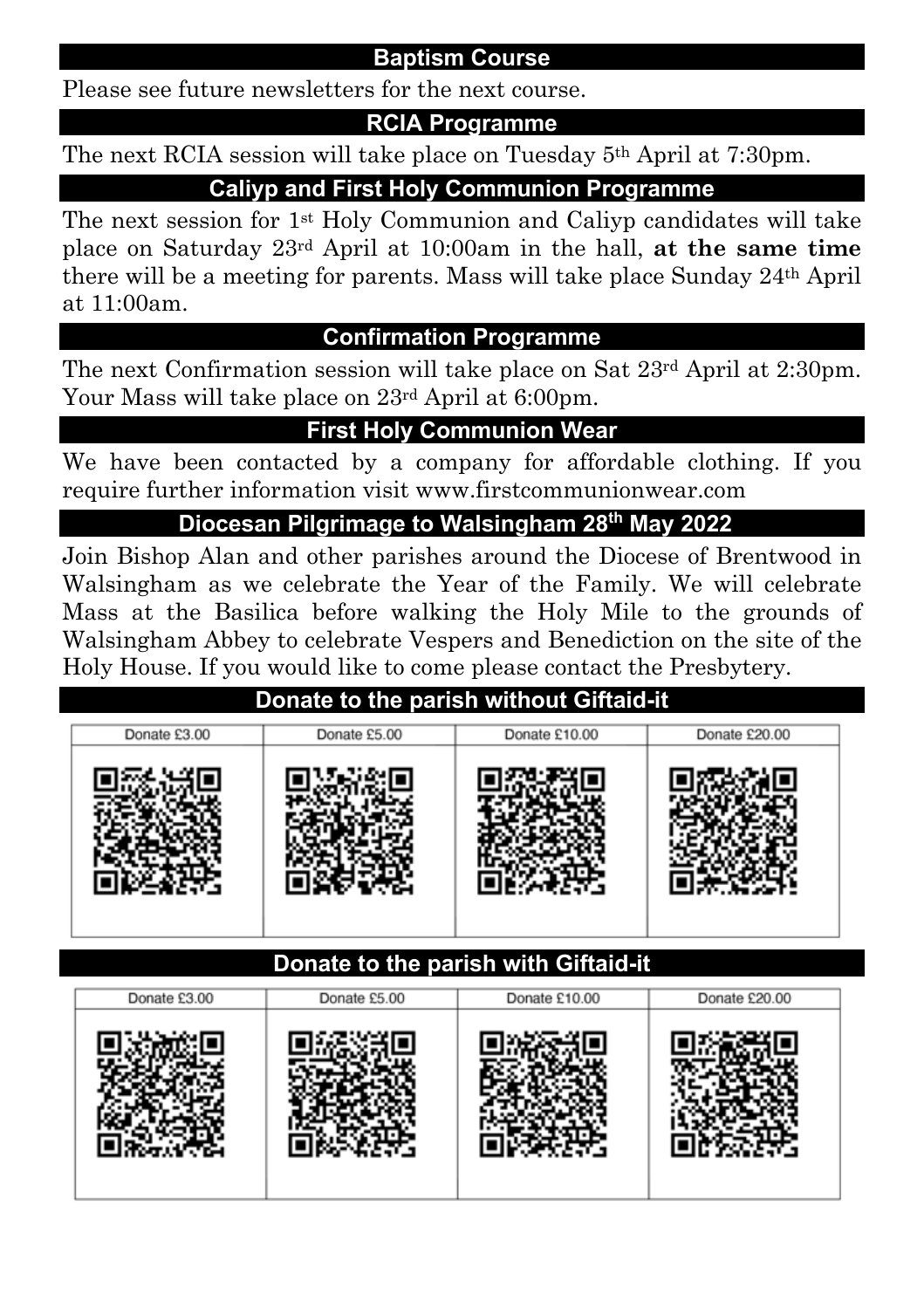#### **BCYS Events**

### **BCYS Lenten Revision Retreat**

2nd - 3rd April, Walsingham House. In years 11 -13 and preparing for exams this year? Get a change of scenery and a fresh perspective at Walsingham House at Abbotswick this lent for times of prayer, socialising and activities, but mostly to revise, alongside friends and the Walsingham House team members. As always the chapel is here for times of quiet reflection throughout the day. Book online NOW at www.bcys.net/events.

#### **BCYS Youth Mass,**

Thursday 7th April, Brentwood cathedral. Come along from 6pm for pizza, followed by praying the Stations of the Cross in the Cathedral for Lent, before we begin Youth Mass at 7:30pm. Open to all those in years 9 and above, no booking necessary.

(YOUTH MASS takes place on the **First Thursday** of **EVERY MONTH** and groups are always welcome! Please let us know in advance if you wish to bring a group, if you are able, so that we can have an idea how much pizza to order! Any groups are always welcome!)

#### **Sponsored Sleepout**

8th - 9th April, 8:00pm – 8:00am. Wherever you are in the Diocese, take part in your gardens, schools or parishes, on your own or as part of a group and spend 12 hours sleeping rough outdoors to raise money for a local charity supporting the homeless.

Email sleepout@dioceseofbrentwood.org for more information and to take part.

#### **Diocesan Lourdes Pilgrimage**

Bp Alan will lead the diocesan pilgrimage to Lourdes from  $24 - 29$  July; a time to pray at the Grotto of Our Lady and enjoy the opportunities of this experience. You can book now on-line: www.tangney-tours.com/brentwood. For further information, please phone Cathy O'Connor, the Administrative Director: 01206 735623.

#### **'Relay 100'**

**The Brentwood Catholic Children's Society** is inviting parishioners across the Diocese to join in with their now-annual **'Relay 100'** community event this May and June. This initiative is an opportunity to remind our community about the work we do, to reach families who may need our support and to raise some funds through sponsored walks, runs or cycles. We are looking for 100 individuals or groups to complete a 'leg' of our relay around the diocese; we have routes of varying distances so there is something to suit all abilities. Can you help us? To find out more, please contact Damian Dillon:ddillon@bccs.org.uk / 07912 308000 or visit https://www.bccs.org.uk/fundraising-and-events/all-events/relay-100 to read more about this event.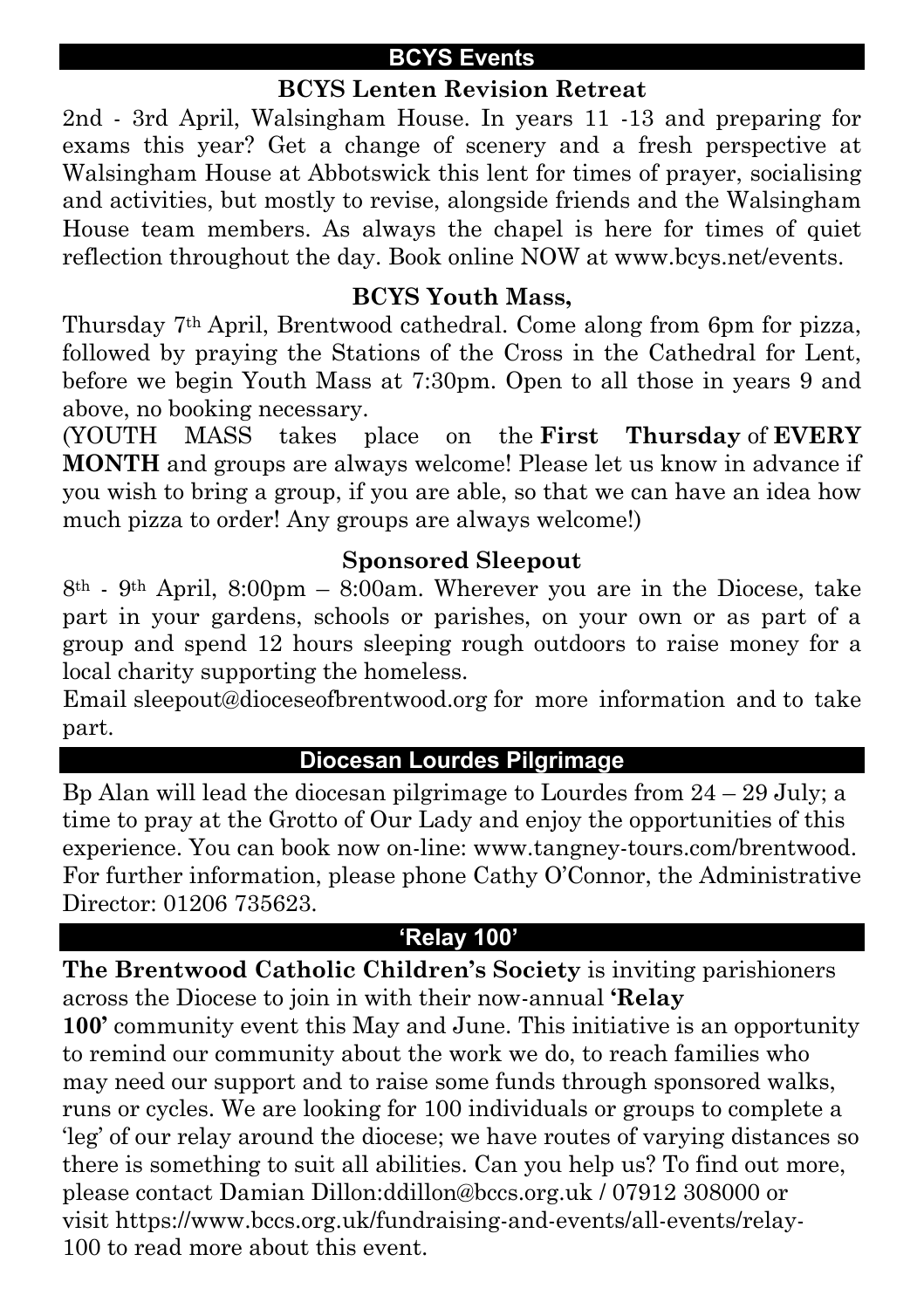#### **Headteacher**

St Joseph's Catholic Primary School, Upminster. Required from 1st September 2022.

The governors of St Joseph's Catholic Primary School, Upminster, are seeking to appoint an inspirational and dedicated Head Teacher due to the retirement of the current Head Teacher.

Deadline for applications: 5:00 pm on Friday 29<sup>th</sup> April 2022. We warmly welcome and encourage applicants to visit our school. Please contact the school office on office@st-josephs.havering.sch.uk to arrange. Further information and an application pack are available from the school website: www.st-josephs-upminster.net

## **PART-TIME CLEANER x 2**

Sacred Heart Of Mary Girls' School, St. Mary's Lane, Upminster. RM14 2QR. Require as soon as possible. APTC Scale 1 Points  $1 - 3$ . 52 weeks per annum.

 $AM - 10$  hours per week  $6.00 - 8.00$ am, Monday to Friday. £11.01 to  $£11.40$  per hour.

PM -10 hours per week  $3.30 - 5.30$  pm, Monday to Friday. £11.01 to £11.40 per hour

Both posts are exempt from the provision of the Rehabilitation of Offenders Act 1974 and the successful applicants will be expected to undertake an enhanced disclosure. Successful applicants will also be subject to a 6 months probationary period.

Completed support staff application form (available on the school website www.sacredheartofmary.net, letters of application and the names and addresses of two referees should be sent to the Business Manager at the School. Please contact Kerry Jones kj@mary.havering.sch.uk for further details. Closing date: Friday, 1st April 2022

# **Beginning Experience Weekend**

If you are single again following divorce, separation or the death of your partner, a residential weekend to help you to heal will be held from 8th to 10th April 2022 at the Sion Community, Brentwood, Essex. If you would like more details, please ring Freda 01322-838415 or Maura 07795-498445 or email besouthofengland@gmail.com

# **Is God calling you to be a Priest**

The next "Enquirers' Evening" for those considering or interested in a vocation to the priesthood is on Tuesday 5th April at St Edmund of Canterbury Church in Loughton. The speaker will be Fr Maurice Gordon. Contact Fr Mark Swires vocprom@dioceseofbrentwood.org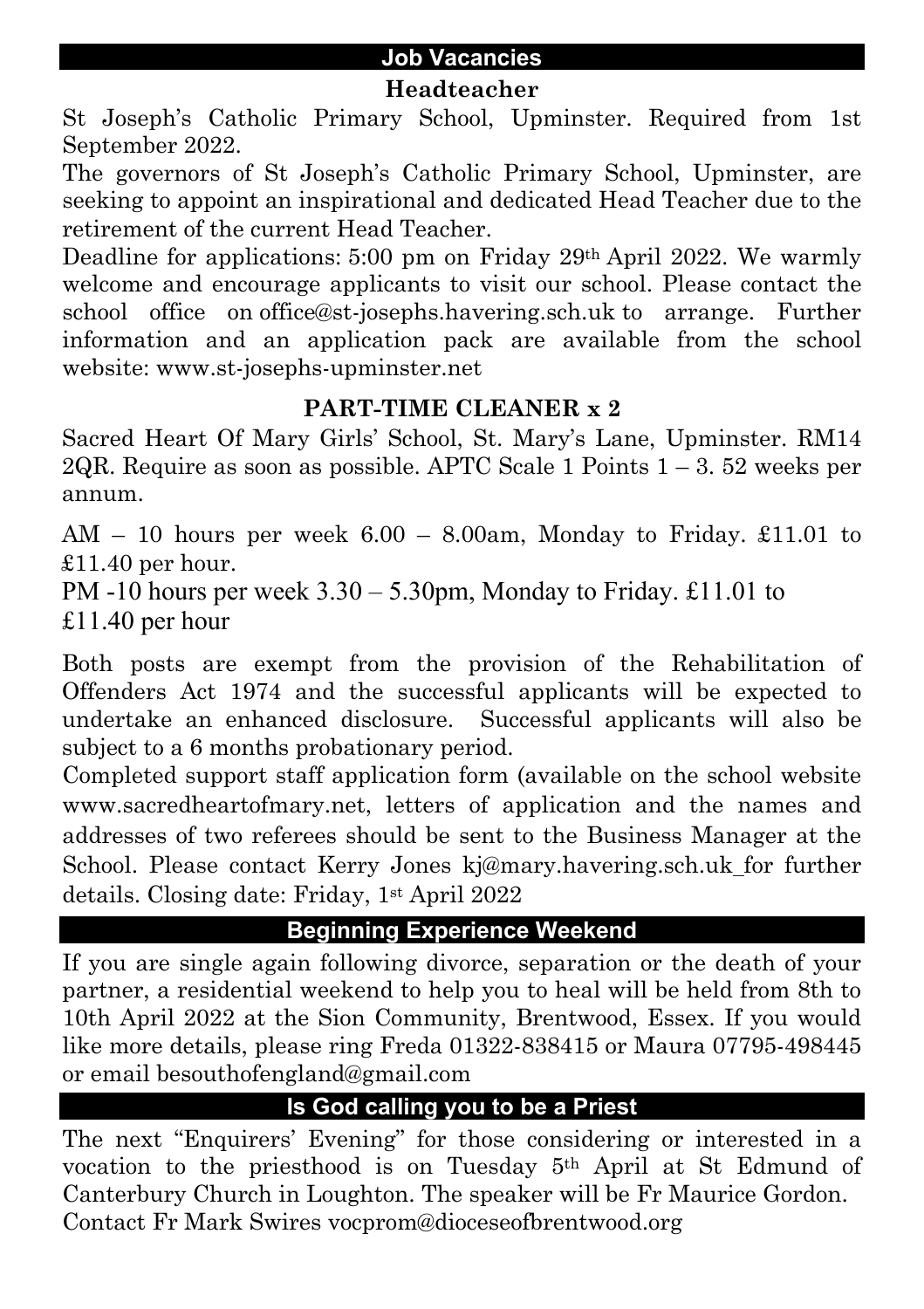Caritas Diocese of Brentwood are inviting people of all ages to collect items throughout Lent, by following our Lenten Giving Calendar. All the items you collect can be placed into a container, topped with an Easter Egg, and donated to your local foodbank. Information, can be found at www.caritasbrentwood.org/lent or siaCSI interviews

nthomas@dioceseofbrentwood.org

## **Be part of the Walsingham House Team 2022/23**

If you will be 18+ in September, and are looking for an exciting gap year opportunity, deepening teamworking and practical skills in a context of youth leadership, and developing your faith, then a year on the Walsingham House Team could be perfect for you. For more information please contact Joseph Beattie, by calling 01277 373959 or emailing

josephbeattie@dioceseofbrentwood.org. There is an open afternoon from 2-4pm on Sunday 10th April; for more information and to register, go to www.bcys.net/events/whopenday/

| <b>Readers for Mass</b>                  |                                         |                                                                                                                          |  |  |  |  |
|------------------------------------------|-----------------------------------------|--------------------------------------------------------------------------------------------------------------------------|--|--|--|--|
| Sat 26 <sup>th</sup> Mar<br>Sun 27th Mar | 6:00pm<br>9:00am<br>11:00am             | <b>Marian Fitzgerald &amp; Anne Carroll</b><br>Daniel Hughes & Philippa Adevuyiwa<br>Ify Durohaiye & Immaculata Nnadi    |  |  |  |  |
| Sat 2 <sup>nd</sup> Apr<br>Sun 3rd Apr   | 6:00pm<br>9:00am<br>11:00am             | <b>Caroline Van Der Steem &amp; Peter Roberts</b><br>Daniel Hughes & Philippa Ademuyiwa<br>Onose Egualaeon & Nkem Okoli  |  |  |  |  |
| Sat 9 <sup>th</sup> Apr<br>Sun 10th Apr  | 6:00 <sub>pm</sub><br>9:00am<br>11:00am | <b>Peter Roberts &amp; Anne Carroll</b><br>Nathalie Duncan & Ngozi Onodugo<br><b>Clare Nwachukwu &amp; Angela Milton</b> |  |  |  |  |
| <b>Eucharistic Ministers for Mass</b>    |                                         |                                                                                                                          |  |  |  |  |
| Sat 26 <sup>th</sup> Mar<br>Sun 27th Mar | 6:00 <sub>pm</sub><br>9:00am<br>11:00am | <b>Caroline Van Der Steem</b><br><b>Denis Ahorituwere</b><br><b>Bernie McKeag</b>                                        |  |  |  |  |
| Sat 2 <sup>nd</sup> Apr<br>Sun 3rd Apr   | 6:00pm<br>9:00am<br>11:00am             | <b>Anne Carroll</b><br>Estalita Maduli<br><b>Nora Bell</b>                                                               |  |  |  |  |
| Sat 9 <sup>th</sup> Apr<br>Sun 10th Apr  | 6:00 <sub>pm</sub><br>9:00am<br>11:00am | <b>Denis Ahorituwere</b><br>Amanda Shpati<br>Veronica Obi                                                                |  |  |  |  |
|                                          |                                         | <b>Lent Readings</b>                                                                                                     |  |  |  |  |

The Scripture readings for Lent are particularly rich and a major source of help in living a good Lent. Fr Adrian Graffy has prepared commentaries on all the readings in the Liturgy of the Word at Mass throughout Lent, from Ash Wednesday to Good Friday. The full text of the biblical readings and commentary are accessible from the home page of www.whatgoodnews.org.